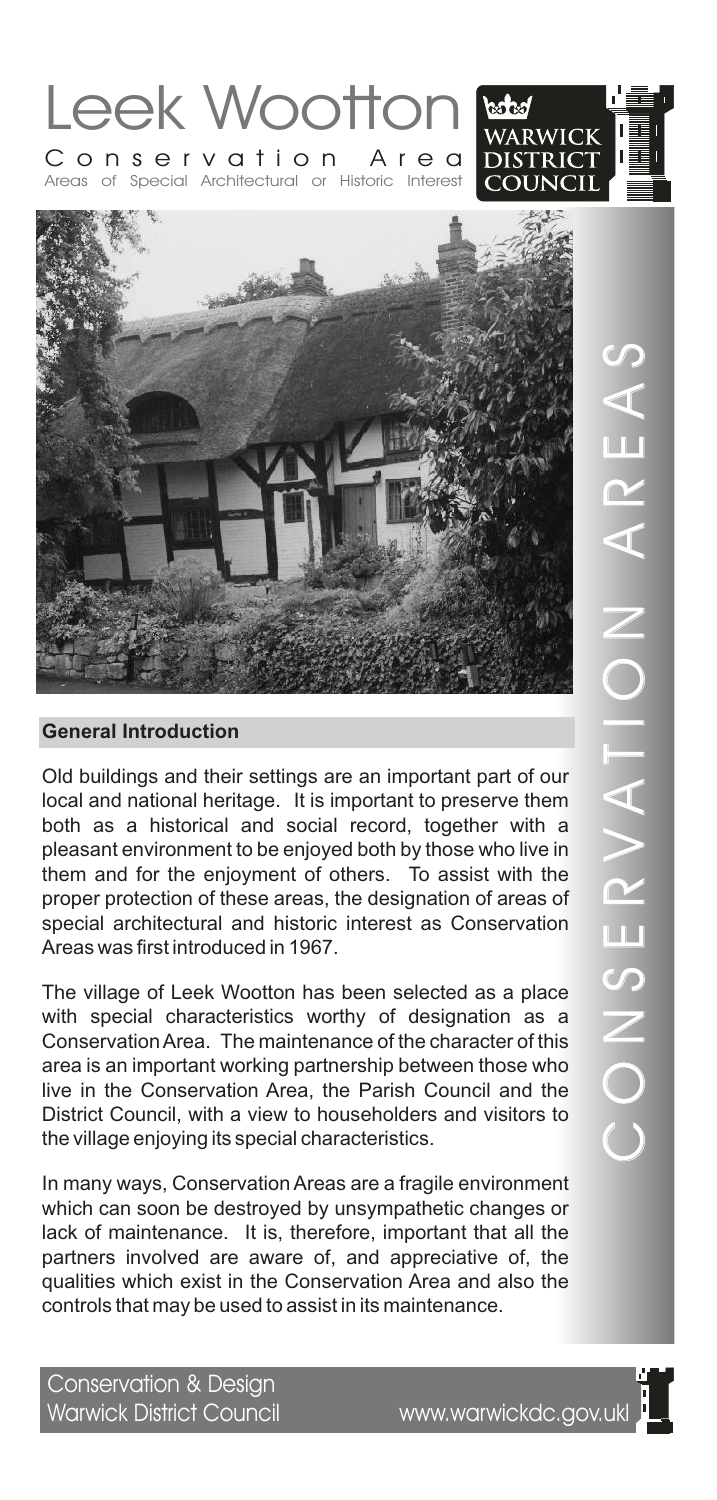# **Leek Wootton Conservation Area.**



Conservation Area Boundary **Conservation Area Boundary Conservation** 

This small publication has been designed to give a brief introduction to the Conservation Area by looking at its historical background, its characteristics and identifying those areas which need to be preserved or enhanced. General information is also given in the leaflet to enable those who live in the Conservation Area to both enjoy this privilege and also to understand how to seek further advice when it is needed.

#### **Leek Wootton Conservation Area**

The area designated as a Conservation Area in Leek Wootton is outlined on the map above. The Conservation Area in Leek Wootton was designated in 1969 and extended in 2002.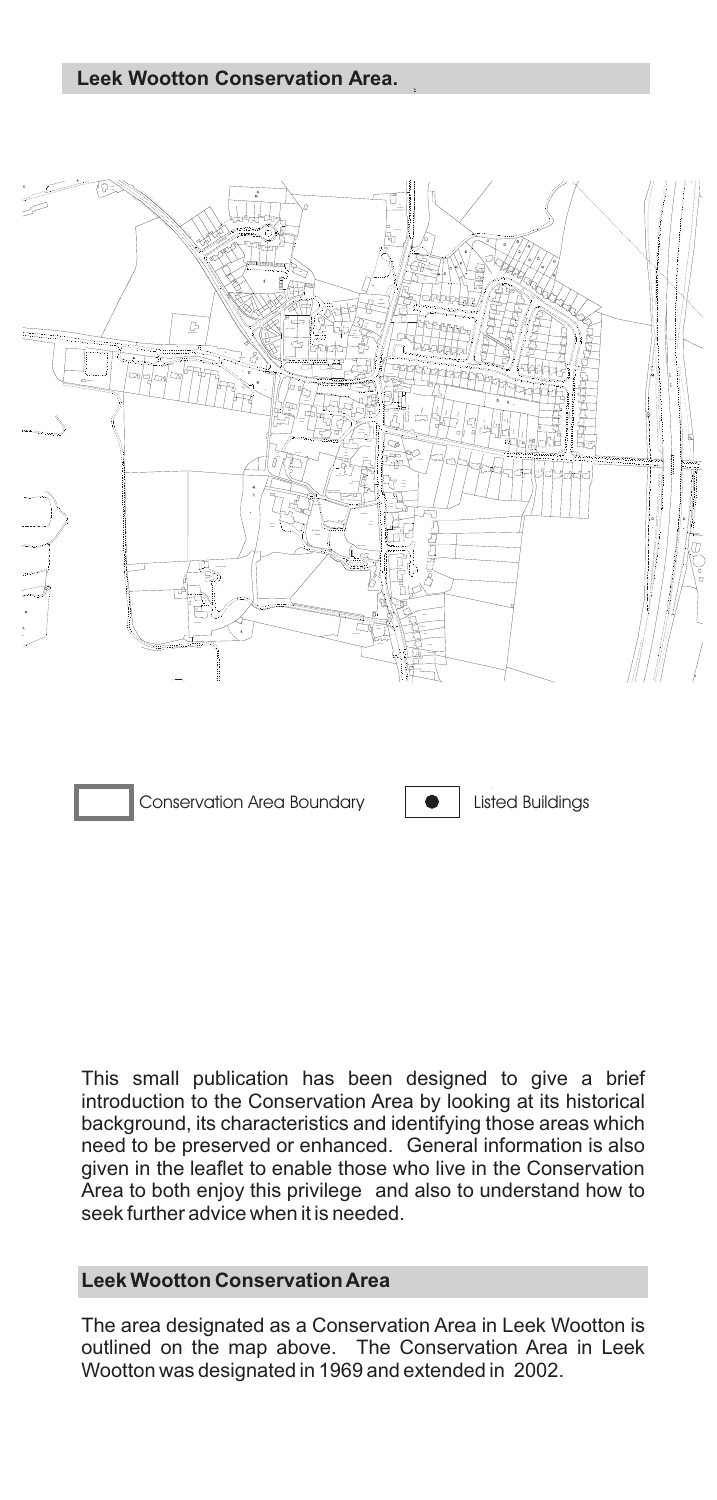# **Listed Buildings**

The following properties are statutorily protected as Listed Buildings within the Leek Wootton Conservation Area. Because these buildings are of high architectural and historic interest, they are among the top 2% of buildings in England statutorily protected. Any works to a Listed Building which affect its character or appearance will require Listed Building Consent. Certain repair works may be eligible for grant aid. Further information concerning Listed Buildings may be obtained from the District Council's Conservation staff.

The following properties are listed :

Warwick Road - Gypsy Cottage, The Old Post House, The Rock, Holly Cottage, Church of all Saints, Reading Room Cottage off Church Lane), Wootton Paddox, No 83 (The Cottage), and No 84, Stone Edge, Forge Cottage, Quest Cottage and Ivy Cottage.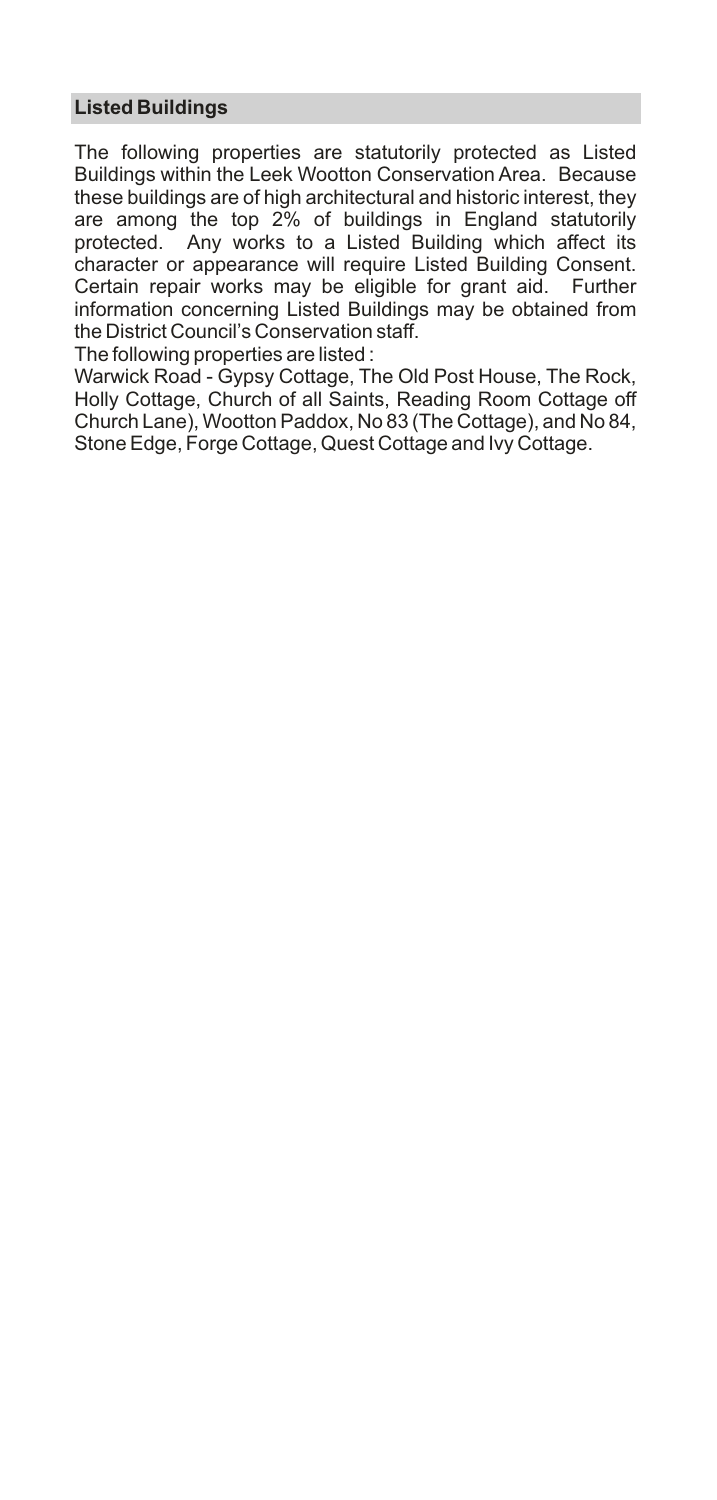# **Areas included within the Conservation Area**

The following streets/roads are included within the Leek Wootton Conservation Area. Home Farm and parts of Warwick Road, Church Lane, Woodcote Lane, Hill Wootton Road and Tink a Tank. If you are unclear whether or not your house is included in the Conservation Area please contact the Conservation staff at Warwick District Council.

#### **Scheduled Monuments, Historic Parks and Sites of Special Scientific Interest**

There are no Scheduled Ancient Monuments, Historic Parks or Sites of Special Scientific Interest within the Leek Wootton Conservation Area. However, the nearest areas designated as such to Leek Wootton are at Guys Cliffe House

In certain instances, works within the Conservation Area adjacent to the boundary of one such area of Special Interest may need to be considered in the context of the location of the specially designated area.

# **Historical Background**

Archaeological evidence suggests that Leek Wootton was settled during the Anglo Saxon period. The village name is believed to be a derived from of the Anglo Saxon meaning of "wooded hamlet". The history of Leek Wootton is rather obscure. Originally, the village was known only as Wootton. In the twelfth century, Wootton, was recorded as one of the estates that were bestowed upon Geoffrey De Clinton by King Henry I. The village was then later bequeathed, together with other lands, towards the foundation of Kenilworth Priory. In 1279, the Prior of Kenilworth was noted as one of the village's four landlords, with the land being valued at 2 plough lands in the demesne, four freeholders and ten bond tenants. Two decades later., The land was valued at £2.10.s, with a stock worth 20.s. From the thirteenth century onwards, Wootton is recorded with the prefix of Leke to its name.

Leke Wootton experienced a similar fate to many English villages during English Reformation in the sixteenth century. The tenure of the village lands passed from church to secular ownership. It was leased to Elizabeth and Andrew Flammock in 1541 and later sold to John Dudley, Duke of Northumberland in 1553. The ownership later passed to the Leigh family.

The village church of All Saints was built in 1122 and was later demolished and rebuilt in 1789. The church bells, which were made by the renown Johannes de Stafford, were originally installed in the fourteenth century. Some of the graves within the village churchyard are the victims of the battle of Edgehill.

The village was also witness to the horrible murder of the favourite of King Edward II, Piers Gaveston, who was beheaded by the Earl of Cornwall at Blacklow Hill, Leek Wootton on July 3rd 1312. There is a monument at this site.

#### **Character of Conservation Area**

Leek Wootton Conservation Area Comprises the core of the historic village including two areas of land which are in agricultural use which link other significant parts of the village together. The road which runs north-south through the village is characterised by a variety of properties ranging from timber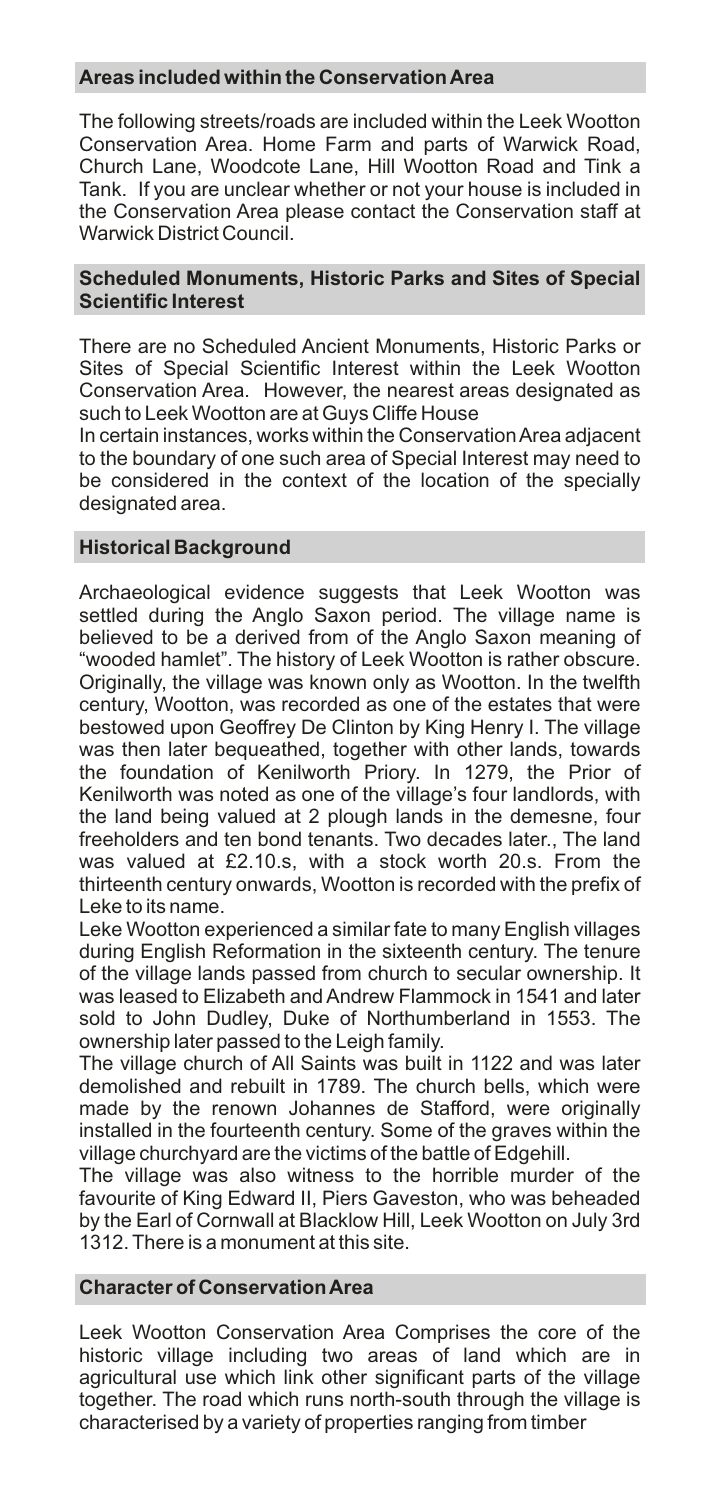framed thatched buildings to some twentieth century infill. Below the church is an open space which is still in agricultural use. Beyond the church are the grounds of the Glebe House, which was the former rectory with the tree belt beyond. A number of twentieth century houses were developed in Home Farm which has its own character within the Conservation Area and is bounded by Woodcote Lane which contains a number of nineteenth century and early twentieth century cottages together with Quarry Cottages which form part of the Woodcote Estate. Quarry Cottages are formed by two blocks of early twentieth century estate cottages within their own grounds with significant boundary treatment. Woodcote Lane itself has a number of significant trees which form an attractive entrance into the village. The junction with Warwick Road is characterised by a number of timber framed listed properties and the Anchor Public House. East Lodge on Woodcote Lane is the former entrance lodge to Woodcote House, now the Police Headquarters which terminates the view out of the Conservation Area along Woodcote Lane. Warwick Road to the north-east has a number of early twentieth century houses set in their own grounds which link with the tree belt which then continues out of the village along the road towards Warwick. This section of the road also has the old school and two twentieth century houses which were redeveloped at the closure of the school and form an attractive group.The southern approach to the village is dominated by the paddock and grounds to Stone Edge which is an early twentieth century Grade II Listed house. The maintenance of the attractive but varied traditional boundary treatments along Warwick Road is important to the character of the conservation area. Along the north-eastern section of Warwick Road are a number of rock outcrops as the road runs in a shallow depression until rising to the tree belt which leads out of the village.

# **Important Views**

There are important views into the Conservation Area from the south-west looking towards Stone Edge which is characterised by an open paddock which is still in agricultural use with Stone Edge set above in its own grounds. From within the Conservation Area there are dramatic views from the public footpaths which run towards Stone Edge at the side of the golf course which bounds the Conservation Area. There are also important views within the Conservation Area towards the church along Warwick Road and towards the junction with Woodcote Lane where there are very attractive views of thatched and timber framed buildings. The entrance into the village along Woodcote Lane is also characterised by the sense of enclosure created by the trees and boundary treatment leading to the junction with Warwick Road.



Planning Services PO Box 2178 Planning Services<br>PO Box 2178<br>Riverside House, Milverton Hill Royal Leamington Spa. CV32 5QH Switchboard: 01926 450000 Fax: 01926 456542 Royal Leamington Spa. CV32<br>Switchboard: 01926 450000<br>Fax: 01926 456542